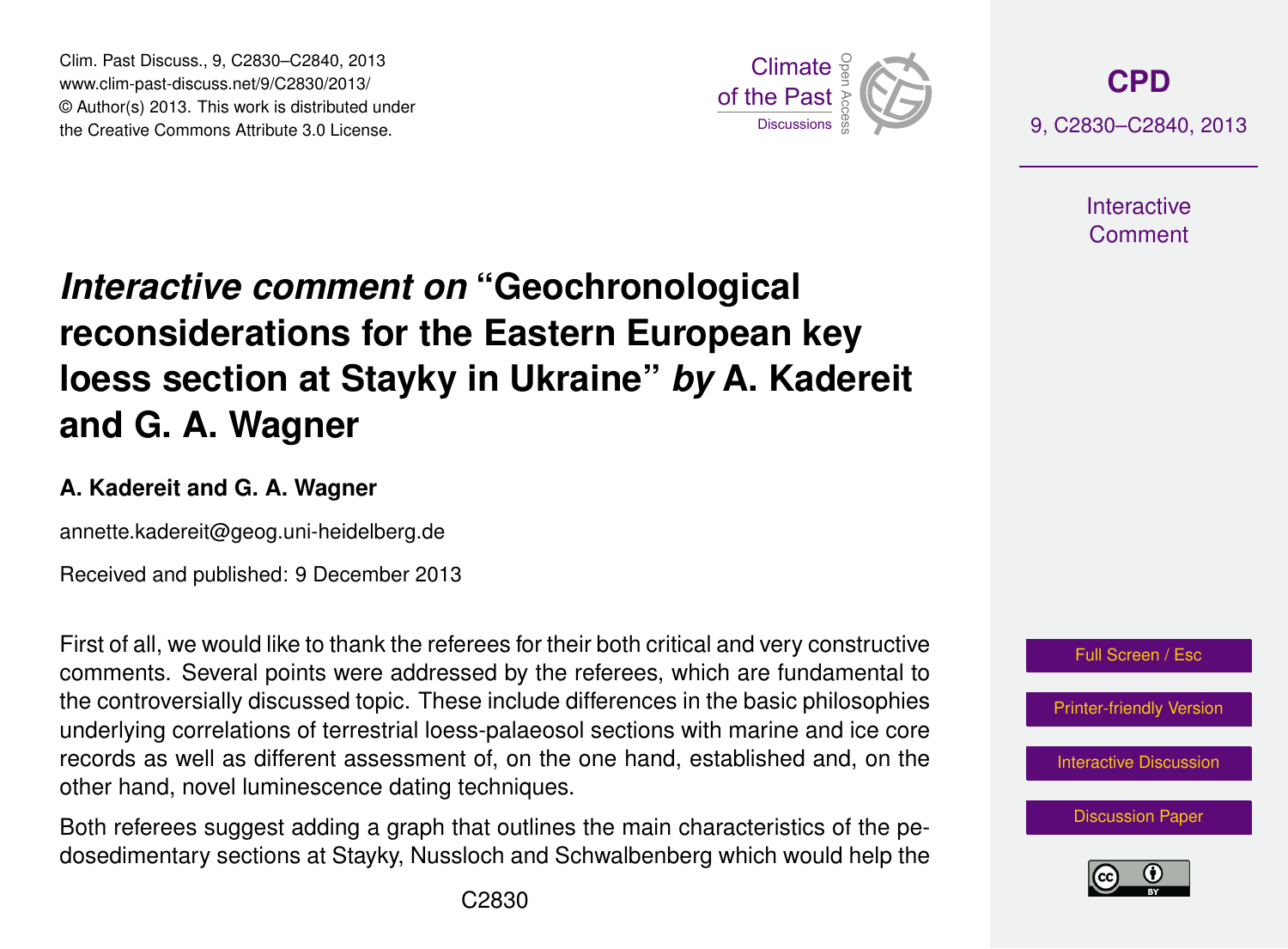reader to better follow the argumentation. This is a welcome suggestion.

Referee-#1 disapproves of regarding the Lohne Soil resp. Vytachiv Soil as marker horizons 'not unless they have been dated as the same age using radiometric means'. Contrary to that opinion, in European loess research the Lohne Soil serves as a pedostratigraphic marker horizon, which at its upper boundary marks the classical boundary of the terrestrial Middle Pleniglacial to the Upper Pleniglacial of western Europe sensu Schönhals et al. (1964, Eiszeitalter & Gegenwart 15, 199 - 206). In the literature, the Lohne Soil (and its equivalents) is regularly addressed as a 'marker horizon', e.g. in:

- Semmel (1995) in Eiszeitalter & Gegenwart 45, page 59: Die von Schönhals et al. (1964) und Semmel (1969) publizierte Würmlößgliederung für Hessen hat sich in den letzten Jahrzehnten als im westlichen Mitteleuropa in vielen Fällen anwendbar erwiesen. [...] Besonders markante Leithorizonte sind der "Eltviller Tuff" (Semmel 1967) und der "Lohner Boden" (Schönhals et. al. 1964).

- Terhorst et al. (2001) in Quaternary International 76/77, page 237: "[...] correlation with marker horizons, like the Lohner soil or the older Gräselberg soil [...]"

- Wagner, B. (2011) in Eiszeitalter & Gegenwart 60/1, page: 28: "[...] or maps, displaying the distribution of marker horizons like the Lohne soil [...]

- Zöller & Semmel (2001) in Earth-Science Reviews 45, page 23: "The Lohne soil, which terminates the Middle Würmian" in sensu Schönhals et al. (1964), corresponds, pedologically and stratigraphically, to the Brauner Verwitterungshorizont (brown weathering horizon) of Brunnacker (1954, p. 85.), a marker horizon interpreted at that time as the W I/II soil formation.

Also, in scientific practice and fieldwork, it is treated like a marker horizon when, e.g., Antoine et al. (2009, QSR 28, pp 2859 - 2973) and Rousseau et al. (2011, Clim. Past 7, 221 - 234) start counting of Dansgard-Oeschger events resp. Greenland Interstadials (GIS) and Greenland Stadials (GS) from above the Lohne Soil. It is a practical

**[CPD](http://www.clim-past-discuss.net)**

9, C2830–C2840, 2013

**Interactive Comment** 

Full Screen / Esc

[Printer-friendly Version](http://www.clim-past-discuss.net/9/C2830/2013/cpd-9-C2830-2013-print.pdf)

[Interactive Discussion](http://www.clim-past-discuss.net/9/2629/2013/cpd-9-2629-2013-discussion.html)

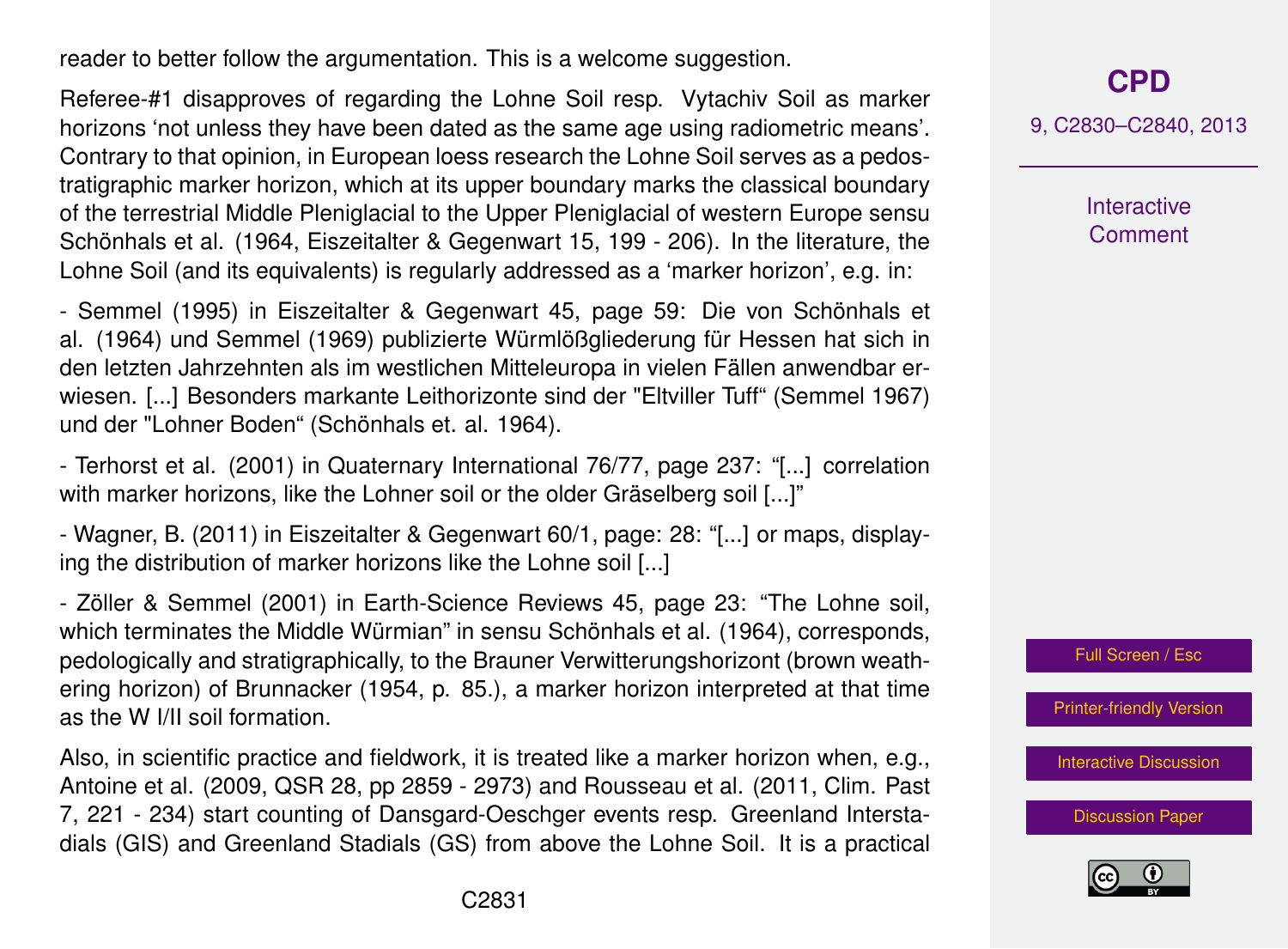way to gain orientation in geological time within a pedosedimentary section despite the fact that up to now the likely time window for the development of the Lohne Soil ranges between GIS8 and GIS5 and a more precise timing is still under discussion. Traditionally, a 'marker horizon' denotes a more or less easily recognizable stratigraphic unit, for which more or less isochronic development in different parts of the world may be assumed, even if it has not been radiometrically dated (cf. respective entries/definitions, e.g., in Neuendorf, Mehl & Jackson (eds., Glossary of Geology, published by AGU 2005) and Whitten, D.G. A. & Brooks, J.R.V., The Penguin Dictionary of Geology, 1982, p. 283). We added 'pedostratigraphic' to include readers, who use the term 'marker horizon' exclusively for radiometrically dated strata/horizons and not in a stratigraphic sense. Irrespective of whether the Lohne Soil will finally be attributed to GIS8 or GIS7- GIS5, its upper boundary will still delineate the terrestrial Middle Pleniglacial/Upper Pleniglacial (MPG/UPG-) transition, and therefore a (conceptual) time boundary. If, in practice, the Lohne Soil was not treated as a marker horizon, results for the Lohne Soil from the key loess sections like, e.g., Nussloch would not be transferred to other profiles. Also, other pedosedimentary strata/horizons are treated as markers before they are radiometrically dated (cf., e.g., Rousseau et al. 2013, Clim. Past 9, 2213 – 2230).

We agree that there is controversy on the rhythmicity of Dansgard-Oeschger events and on the reaction and relaxation of the terrestrial geomorphic systems, which may be complex or even chaotic, possess internal thresholds as significant steering parameters etc. However, for the loess-palaeosol sections in question – and especially those parts that are dominated by accumulation not showing any evidence of intermittent erosion – which were situated in a periglacial environment with temperature being a major limiting factor for pedogenesis, it seems legitimate to correlate loess strata with the colder periods resp. GS and soils with the warmer periods resp. GIS.

Both reviews state that it would be beneficial to have more chronometric data for the discussed eastern European key loess section, and we fully agree to that opinion. In our manuscript we suggested intensifying dating in future studies. This way 9, C2830–C2840, 2013

**Interactive** Comment

Full Screen / Esc

[Printer-friendly Version](http://www.clim-past-discuss.net/9/C2830/2013/cpd-9-C2830-2013-print.pdf)

[Interactive Discussion](http://www.clim-past-discuss.net/9/2629/2013/cpd-9-2629-2013-discussion.html)

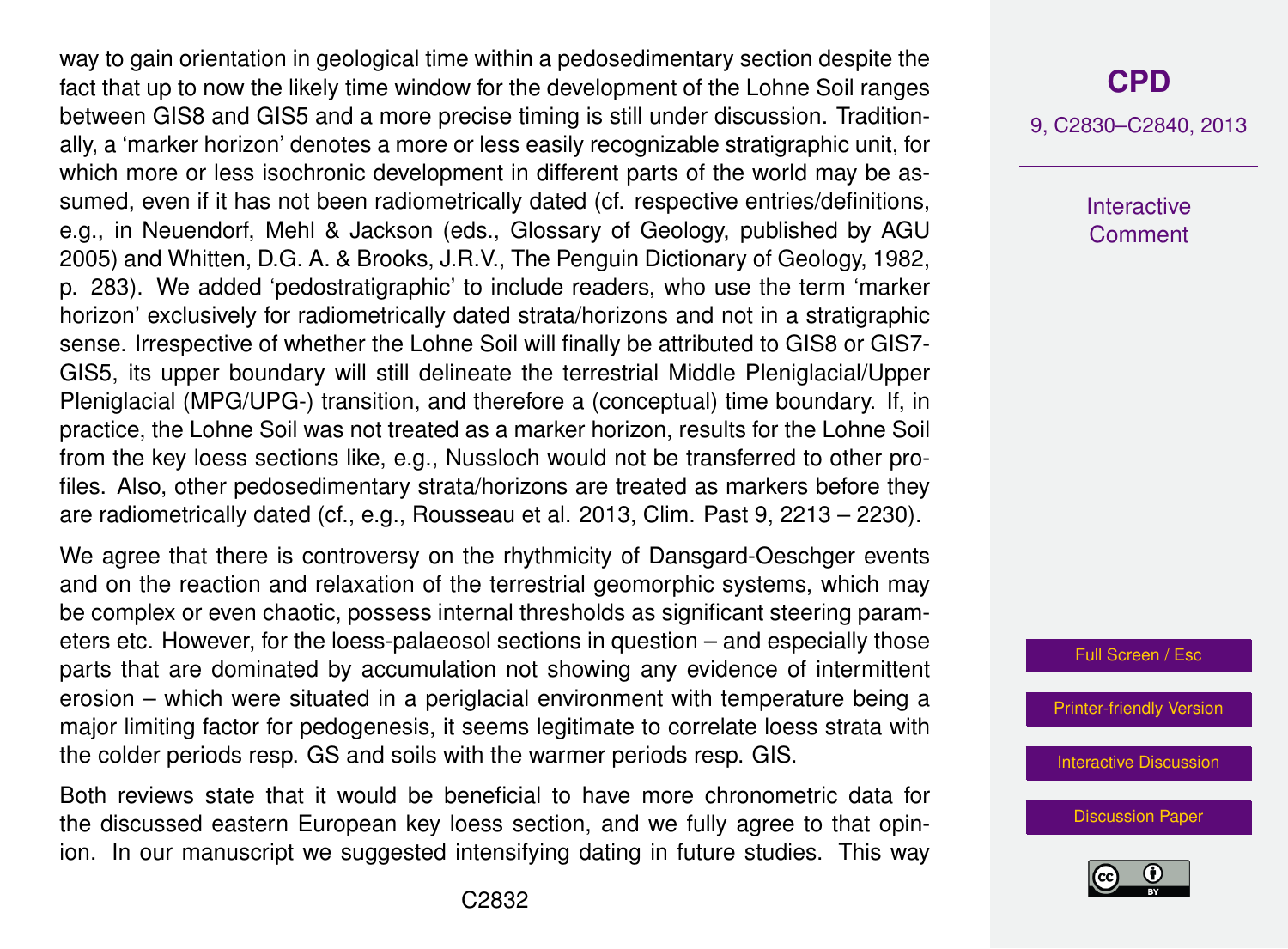the presently likely interpretation could either be supported or challenged. Following referee-#1, one to one correlations of palaeosols with Greenland interstadials (GIS) have to be tentative, and we fully agree to this, as stated in our manuscript. To our mind, however, a tendency whether a palaeosol corresponds rather to GIS8 or GIS5, and thus whether the MPG/UPG transition belongs rather into an earlier or a later phase of MIS3 may be deduced from the available data.

Although we strongly support the idea to produce more good data for Stayky and other important loess sections we think that in the foreseeable future it will not be possible to establish chronometric frameworks of similar resolution and precision for the terrestrial pedosedimentary archives as they already exist for the marine and ice-core records. This argument is independent of the likely reliability of certain dating protocols, which is another point of controversial discussion addressed below. Even with highly precise (and accurate) dose-equivalent (DE) determination, luminescence ages of natural sediments will always have quite large errors, due to, e.g., the influence of watercontent estimations on age calculation. Therefore, we do not conform to referee-#1 who critically notes that we use 'tentative stratigraphic supporting evidence' in addition to the chronometric data. We think that for this type of terrestrial archives, numerical chronometry alone will never be sufficient to provide good correlations. Rousseau et al. (2011) analyzed the profile in a multiply stratigraphic manner, and this multiplicity is exactly what allows (tentative) correlation with the marine or ice-core stratigraphy and deduce (tentative) models on how the terrestrial palaeoenvironment reacts to climate change. Numerical dating can provide only chronometric tie points, which help place (parts of) a studied section into a likely correct time window. Depending on the error margins, the width of a respective window is narrower or broader. Once this general placement has been done, other means have to be used for the chronological fine tuning. There are cases, in which the stratigraphic data may challenge the results of the numerical data and/or vice versa (cf. e.g. V-S1 at Crvenka, in Stevens et al. 2011, QSR 30, 662 - 681). But in general, the numerical chronometry is a most important starting point for a detailed and reliable interpretation of the stratigraphic data. A recent

9, C2830–C2840, 2013

**Interactive Comment** 

Full Screen / Esc

[Printer-friendly Version](http://www.clim-past-discuss.net/9/C2830/2013/cpd-9-C2830-2013-print.pdf)

[Interactive Discussion](http://www.clim-past-discuss.net/9/2629/2013/cpd-9-2629-2013-discussion.html)

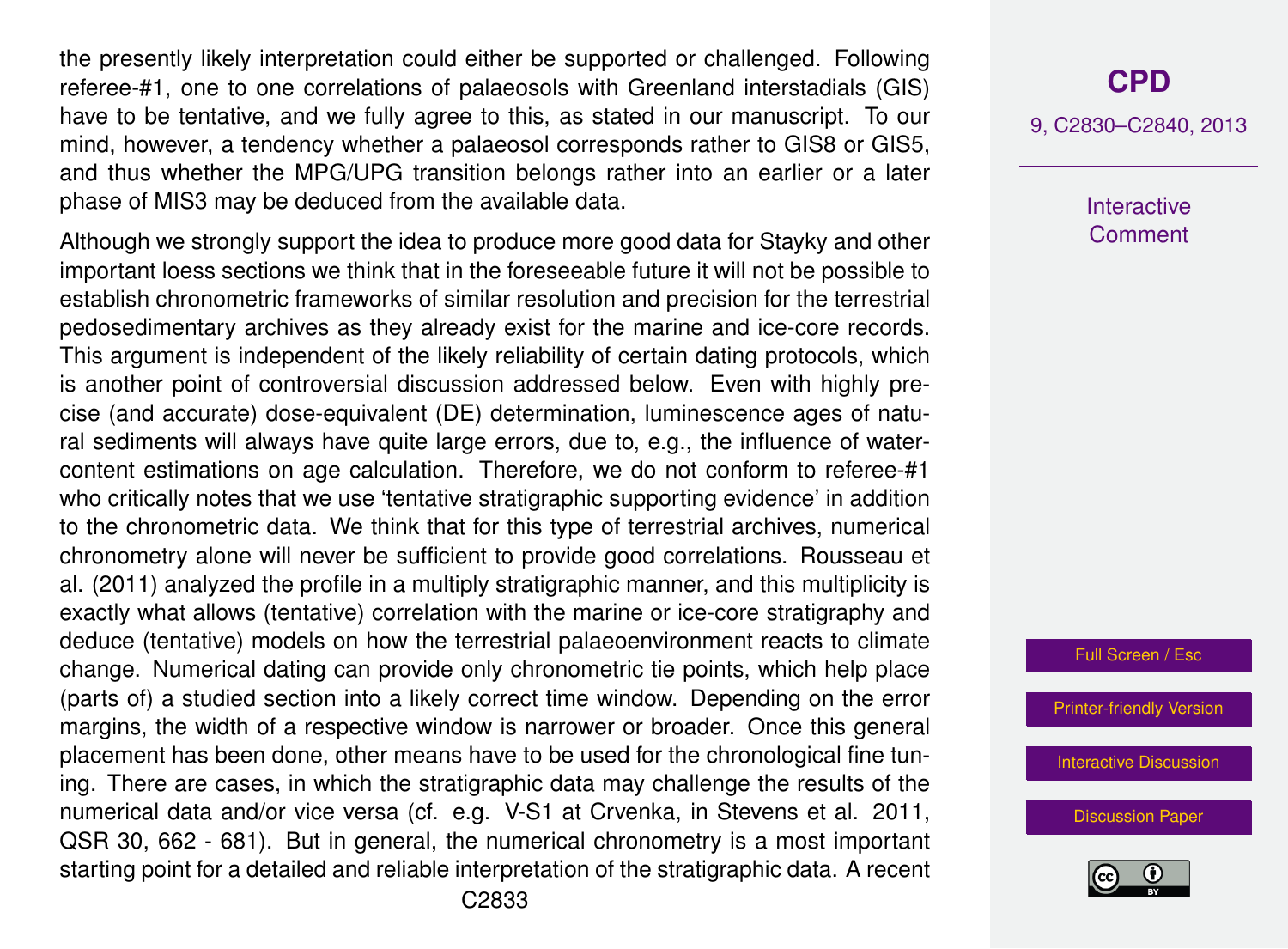example for the same kind of approach is the study of Rousseau et al. 2013: the numeric time windows provided by luminescence dating are too wide to unambiguously correlate the markers with any unique events; this can only be done if in addition stratigraphic information/correlation is accepted, which is usual practice. On this issue, we have a different philosophy as referee-#1.

Both reviewers point to the fact that in the original publication of Rousseau et al. (2011) the dating method was not sufficiently described which leaves room for speculations on the reliability of the dating. However, dating of the Stayky samples was performed in the established luminescence dating laboratory of Bayreuth/Germany. Multiple aliquot (MA) measurements were done detecting the blue feldspar emission around 410 nm using the glass filter combination of BG39, 2 x BG3 and GG400 (Schott) as recommended by Krbetschek et al. (1996). In between sample irradiation and IRSL-readout, samples were stored at room temperature for at least 4 weeks in the dark following Lang et al. (1996, Ancient TL 14, 7-11) and Mauz et al. (2002, Ancient TL 20/2, 53 - 61) or a minimum of one week at 70 ◦C following Berger (1987, Canadian Journal of Earth Sciences 24, 1975-1984). Prior to IRSL-readout samples were preheated for 60 s at 270 ◦C (information on measurement parameters by courtesy Ludwig Zöller/Bayreuth). Thus, precaution was taken to avoid anomalous fading. Several publications, both for TL and IRSL, had shown that observed signal losses reach a (measurable) standstill after either (1) sample storage at room temperature for several weeks or (2) shorter storage at elevated temperature (e.g. Berger 1987; Lang 1996, HGA 103, 137 pp.). Equally important, however, is the choice of a detection window suitable for luminescence dating that focusses on a stable emission, as, e.g., the blue emission around ca. 410 nm, and does not include any instable signal, as, e.g., the 280 nm emission (cf. e.g. Krbetschek et al. 1996; Lang 1996). Considering these rules, with multiple aliquot additive (MAA) protocols, IRSL ages from a few ka to ca. 120 ka may be gained, which are in agreement with independently derived ages (compilations, e.g., by Lang 1997, 4th International Conference on Geomorphology, Bologna, cf. Suppl. Di Geografica Fisica e Dinamica Quaternaria, Suppl. III-1997, p. 241; Rieser & Wang 2011,

### **[CPD](http://www.clim-past-discuss.net)**

9, C2830–C2840, 2013

**Interactive Comment** 

Full Screen / Esc

[Printer-friendly Version](http://www.clim-past-discuss.net/9/C2830/2013/cpd-9-C2830-2013-print.pdf)

[Interactive Discussion](http://www.clim-past-discuss.net/9/2629/2013/cpd-9-2629-2013-discussion.html)

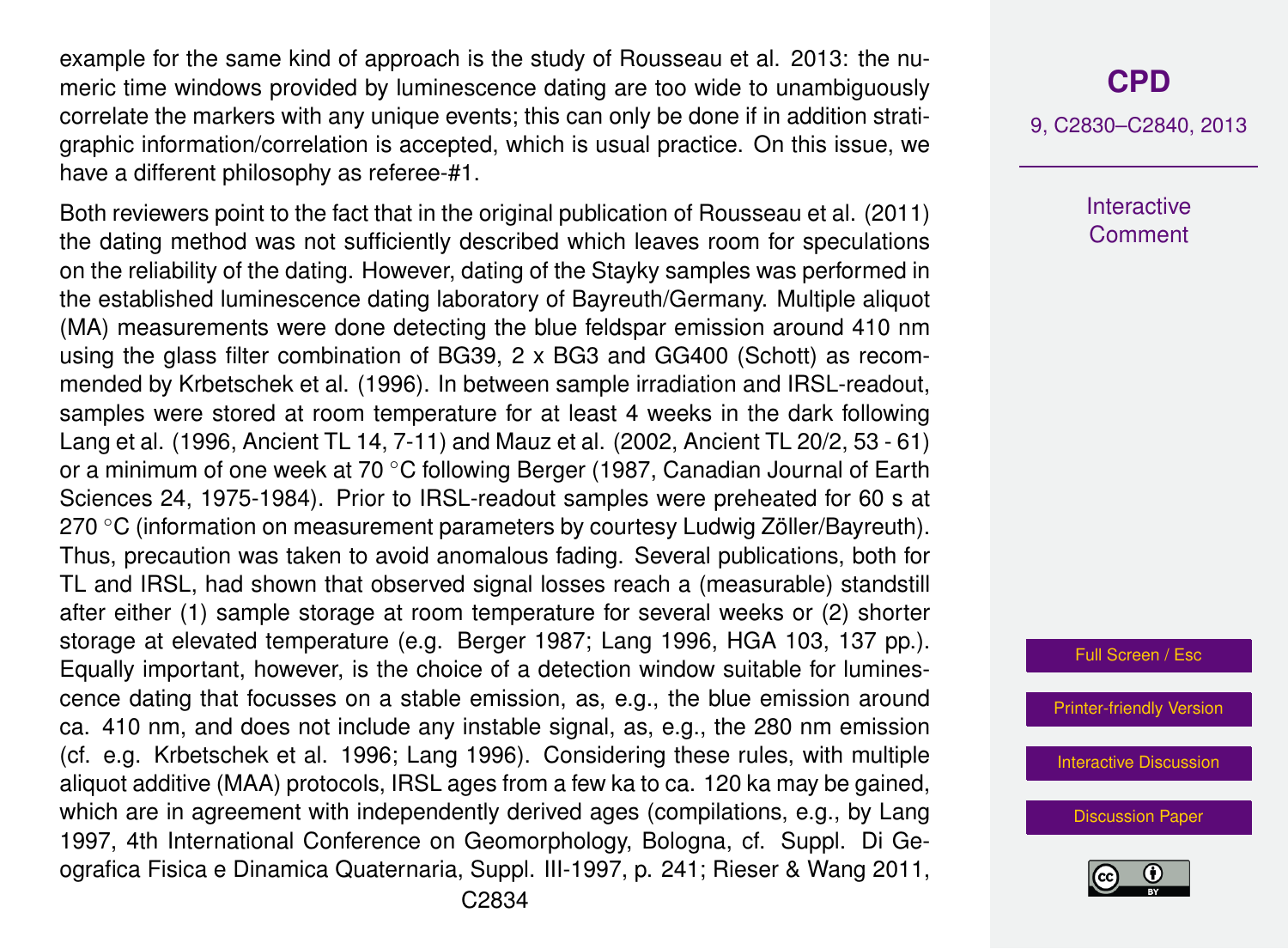Poster 13th LED Torun, cf. Book of Abstracts, p. 169). Practically, storage can be performed only with MA protocols, but not with single aliquot regeneration (SAR) protocols (Murray & Wintle 2000, Rad. Meas. 32, 57 - 73). To compensate for the lacking storage time, prior to IRSL stimulation/readout the latter require adjusted/stronger thermal pretreatment within the luminescence reader (so called 'preheat'). Another important difference between MAA and SAR protocols is that, apart from the additional laboratory irradiation, treatment of the sample for measurement of the natural luminescence and treatment of the sample for measurement of the growth curve dose points is identical, and no possible sensitivity changes have to be corrected for. From this it follows that measurement results gained with SAR protocols are not a priori comparable with those gained with MAA protocols. This includes results from fading measurements. Therefore we do not follow the philosophy of the referees, who, based on several SAR studies which report significant fading for polymineral fine grains, question the reliability of MA measurements resp. any uncorrected IRSL ages. In our opinion, comparison is reasonable only to MAA measurements with similar measurement parameters (i.e. comparable storage time, preheat procedure and detection window; e.g. Lang et al. 2003, QSR 22, 953 - 959) and to 'plain' SAR measurements with comparable measurement parameters (i.e. comparable detection window; adequate preheat procedure; IRSL detection at a moderate temperature; no additional optical and/or thermal treatment of the sample not necessary for IRSL DE determination; e.g. Lomax et al. 2012, QI (in press), 1-10). This is why we favor the study of Lomax et al. (2012) for comparison, and not the other studies quoted by the referees.

Fading measurements in addition to the fading prevention measures would be desirable for the Stayky samples. However, basic skepticism of uncorrected IRSL ages appears to be unnecessary. In the following, we explain our dissenting opinion with reference to the study of Vasiliniuc et al. (2013, QI 293, 15 - 21), which both referees cite as an example. The study is adequate as it is technically well conducted and each step is clearly documented.

# **[CPD](http://www.clim-past-discuss.net)**

9, C2830–C2840, 2013

**Interactive Comment** 



[Printer-friendly Version](http://www.clim-past-discuss.net/9/C2830/2013/cpd-9-C2830-2013-print.pdf)

[Interactive Discussion](http://www.clim-past-discuss.net/9/2629/2013/cpd-9-2629-2013-discussion.html)

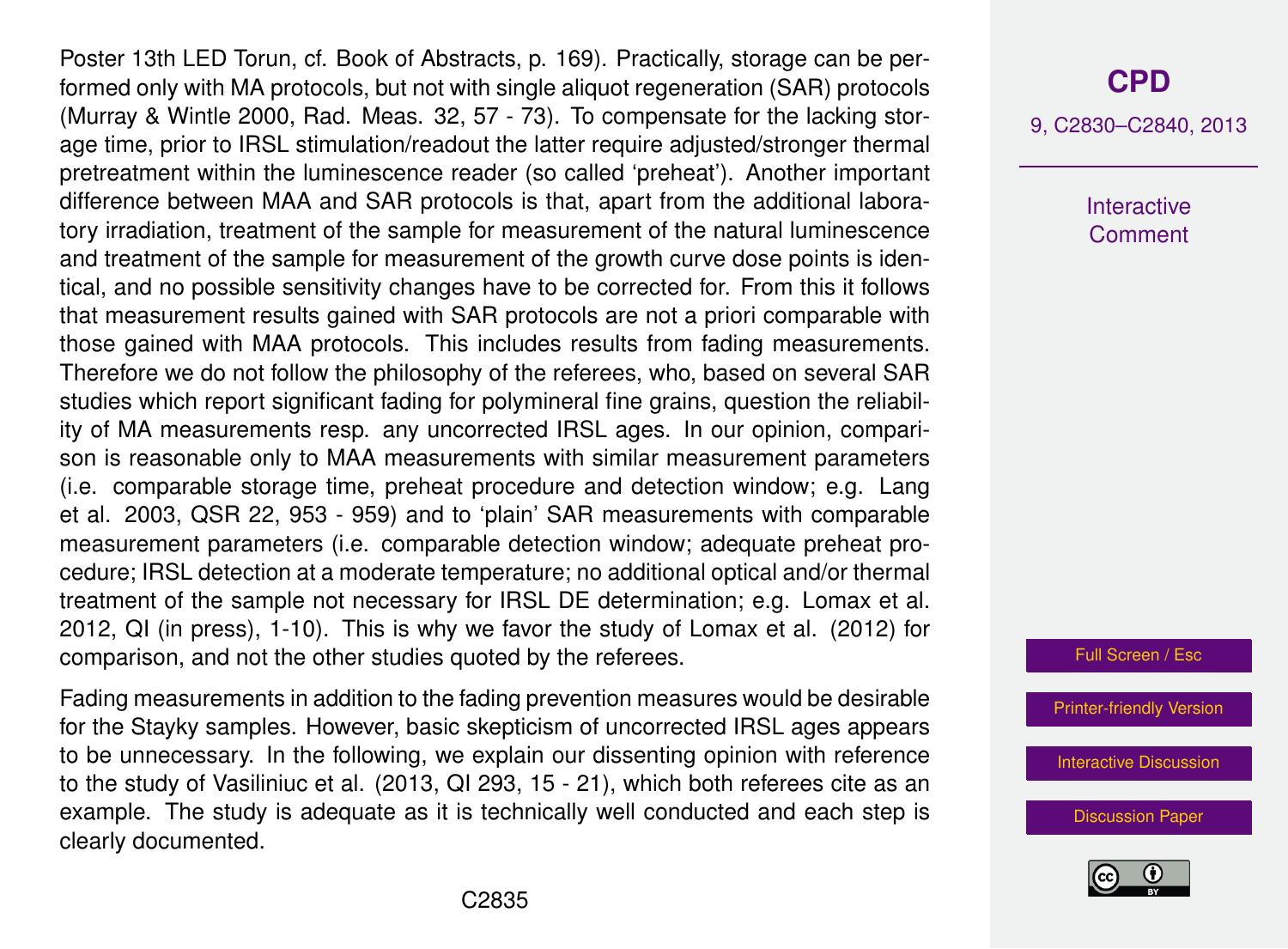The study is on polymineral fine grains  $(4 - 11 \mu m)$  extracted from twelve loess samples collected at a loess-palaeosol section at Mircea Voda in SE-Romania. Following Banerjee et al. (2001, Rad. Meas. 33, 73 - 94), the authors used a double-SAR protocol resp. a combined IRSL- and post-IR BLSL-protocol. The authors found significant fading rates, both for the IRSL signal and the post-IR BLSL-signal. The g-value (in % per decade, assumed to denote the athermal resp. anomalous signal fading of a sample/aliquot per decade; cf. Aitken 1985) of the IRSL signal being ca. twice as high as the g-value of the post-IR BLSL-signal (ca.  $4.0 \pm 0.1$  % versus  $1.8 \pm 0.2$  %). Therefore the authors corrected the equivalent doses of both the IRSL-dating as well as the post-IRSL BLSL-dating using the method provided by Auclair et al. (2003, Rad. Meas. 37, 487 – 492). As a result, both the IRSL- and the post-IR BLSL-ages were in agreement, with the exception of the upper three samples, for which the IRSL-ages overestimated the post-IR BLSL ages, likely due to insufficient bleaching of the IRSL-signal. Further, the results of the fading corrected IRSL- and post-IR BLSL ages were in agreement with formerly produced BLSL-ages on pure quartz fine-grains  $(4 - 11 \mu m)$ , extracted from the same samples and published by (Timar-Gabor et al. 2011, QI 240, 62 - 70). However, the results were not in agreement with BLSL-ages from sand-sized quartz from the same samples, which significantly overestimated the fine-grain ages. Discrepancies between DEs of coarse and fine grains are not understood (Timar-Gabor et al. 2011). Agreement among the fine-grain ages was taken as an indication of the reliability of the younger ages as compared to the older ages from the sand-sized fraction, which were interpreted by Vasiliniuc et al. (2013) to overestimate the true ages of the loess deposition.

However, the need for correction of the IRSL-ages is not a general characteristic of the feldspar dosimeter but it is largely owed to the chosen measurement setup:

(1) Banerjee et al. (2001) had not developed the protocol for IRSL dating of the feldspar component of polymineral fine grains, but for BLSL-dating of the quartz component, after the IR-stimuable feldspar component had been bleached. Therefore, the mea-

# **[CPD](http://www.clim-past-discuss.net)**

9, C2830–C2840, 2013

**Interactive Comment** 

Full Screen / Esc

[Printer-friendly Version](http://www.clim-past-discuss.net/9/C2830/2013/cpd-9-C2830-2013-print.pdf)

[Interactive Discussion](http://www.clim-past-discuss.net/9/2629/2013/cpd-9-2629-2013-discussion.html)

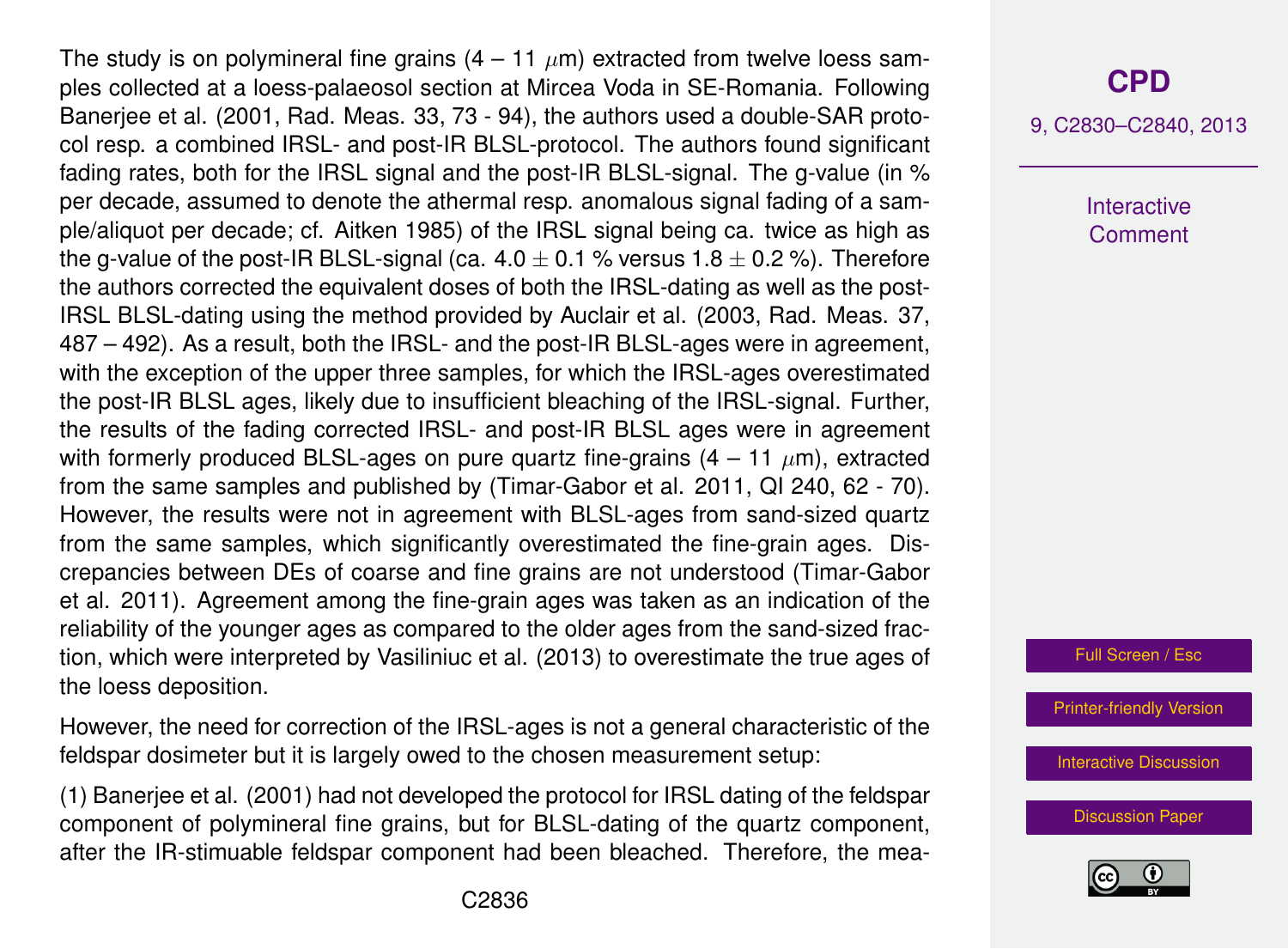surement setup was optimized for quartz detection.

(2) The detection filter (U340, Schott) excludes the stable feldspar emissions around 560 nm (yellow) and 410 nm (blue) but centers in the UV, thus including the possibly existing instable emission around 280 nm. From this it follows that high g-values and underestimating dose equivalents (DEs) are not surprising but to be expected. Therefore, it is not correct to draw a general conclusion that IRSL-ages need correction and cannot be trusted if no correction was applied. Unfortunately, such general skepticism of (uncorrected) feldspar ages seems to become common opinion. Yet, the need and the degree for correction depend largely on the measurement setup.

(3) Additional to the inadequate detection filter (i.e. inadequate only for IRSL/blue detection of feldspar, not for the subsequent BLSL/UV quartz detection), the chosen preheat procedure of 10 s at 240 °C appears too mild to eliminate instable components sufficiently. More rigorous preheating as applied, e.g., by Lomax et al. (2012) is regarded more suitable for IRSL SAR dating of feldspar.

(4) The underestimating DEs (1) may be used to calculate minimum ages or (2) they may be corrected to calculate ages which likely present the dating event. The authors chose the second possibility. In table 2 no errors were given for the OSL-ages. They will probably be in the range of ca. 10 %. Errors of the g-values, however, amount up to 50 %. Therefore, the corrected ages should also have errors (1 sigma) of ca. ? 50 %. However, it does not seem desirable to produce luminescence ages with such large errors. If possible, we would prefer to use a measurement setup which requires less or no correction.

(5) In contrast to this, MAA measurements in the study of Rousseau et al. (2011) were done on the blue feldspar emission around 410 nm (cf. Krbetschek et al. 1996) and IRSL-readout occurred after sufficient sample storage. Therefore, potential g-values may be assumed to be much smaller or negligible (e.g. Lang 1996; Fuchs et al. 2008, Boreas 37, 66 – 73; Necea et al. 2013, Tectonophysics 602, 332 - 354). Measurement **[CPD](http://www.clim-past-discuss.net)**

9, C2830–C2840, 2013

**Interactive Comment** 

Full Screen / Esc

[Printer-friendly Version](http://www.clim-past-discuss.net/9/C2830/2013/cpd-9-C2830-2013-print.pdf)

[Interactive Discussion](http://www.clim-past-discuss.net/9/2629/2013/cpd-9-2629-2013-discussion.html)

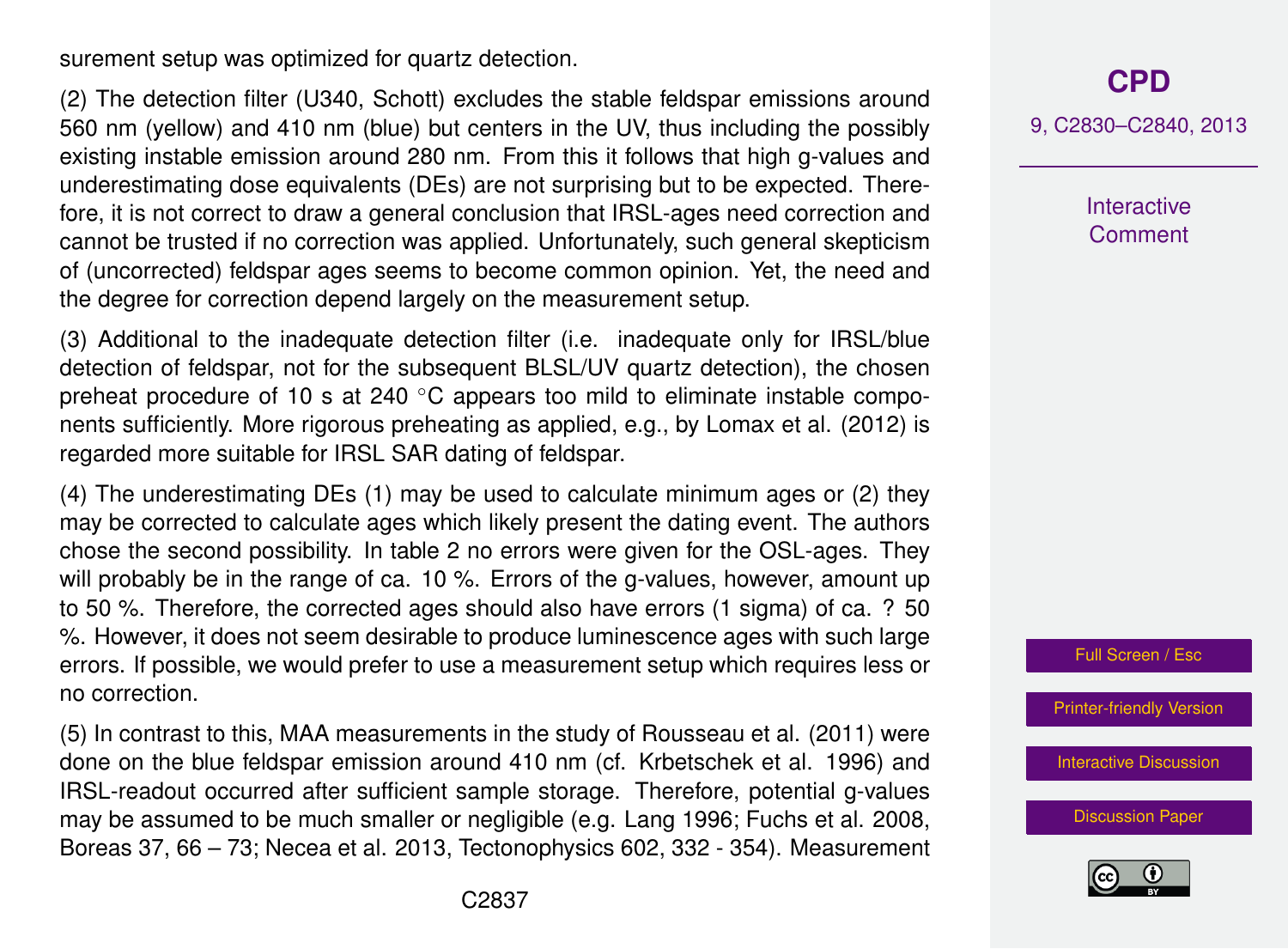parameters of the Stayky ages are more comparable to the ones in the aforementioned studies as well as the study by Lomax et al. (2012), for which only slight deviations were found for the IRSL-ages as compared to the quartz and 14C-ages. Also, according to the authors it is not clear whether the slight differences are owed to anomalous fading or to other circumstances, like e.g. a-value determination or others. Fading measurements, after all, did not reveal any clear trend.

Both referees also quote a study of Stevens et al. (2011) who use another type of novel SAR protocol which is presently under development for the dating of feldspar resp. the feldspar component of polymineral fine grains (e.g. Buylaert et al. 2009, Rad. Meas. 44, 560 – 565; Thiel et al. 2013, QI 234, 23 – 31). DE-determination is based on IRSL-readout at elevated temperature (Buylaert et al. 2009: 225 ◦C; Stevens et al. 2011/Thiel et al. 2013: 290 ◦C) following rigorous preheating (Buylaert et al. 2009: 60 s at 250  $\degree$ C; Stevens et al. 2011/Thiel et al. 2013: 60 s at 320  $\degree$ C). Prior to IRSLreadout at 290  $\degree$ C for 200 s, the IRSL-signal is read out for 200 s at 50  $\degree$ C, in order to allow any unstable traps recombine with holes in nearby recombination/luminescence centers. This means that, prior to post-IR50 IRSL290 measurement, the signal traditionally used for IRSL dating has been bleached away. As the post IR50 IRSL290 signal is difficult to bleach, this hard to bleach background has to be corrected for. Additionally, for thorough clearance of the IRSL-traps in between individual SAR-cycles an IRSL-hotbleach for 200 s at 325  $\degree$ C is performed. Thus, the IRSL-DE which is read out at a moderate temperature is determined as a by-product of the post-IR50 IRSL290 DE-determination, i.e. in between several measurement impacts on the aliquot which are not necessary for IR50-DE-determination but may influence the measurement results. g-values are significantly higher for IR50 than for postIR50 IRSL290. However, g-values of ca. 1 % and more per decade are also observed for postIR50 IRSL290 measurements. As this is inconsistent, e.g., with the observation that geologically old samples, e.g., from around the Brunhes/Matuyama boundary are found to be in saturation, g-values are (partially) regarded as laboratory artifacts (e.g. Thiel et al. 2013). Using these for age corrections, would lead to age overestimation. Another aspect of

#### **[CPD](http://www.clim-past-discuss.net)**

9, C2830–C2840, 2013

**Interactive Comment** 

Full Screen / Esc

[Printer-friendly Version](http://www.clim-past-discuss.net/9/C2830/2013/cpd-9-C2830-2013-print.pdf)

[Interactive Discussion](http://www.clim-past-discuss.net/9/2629/2013/cpd-9-2629-2013-discussion.html)

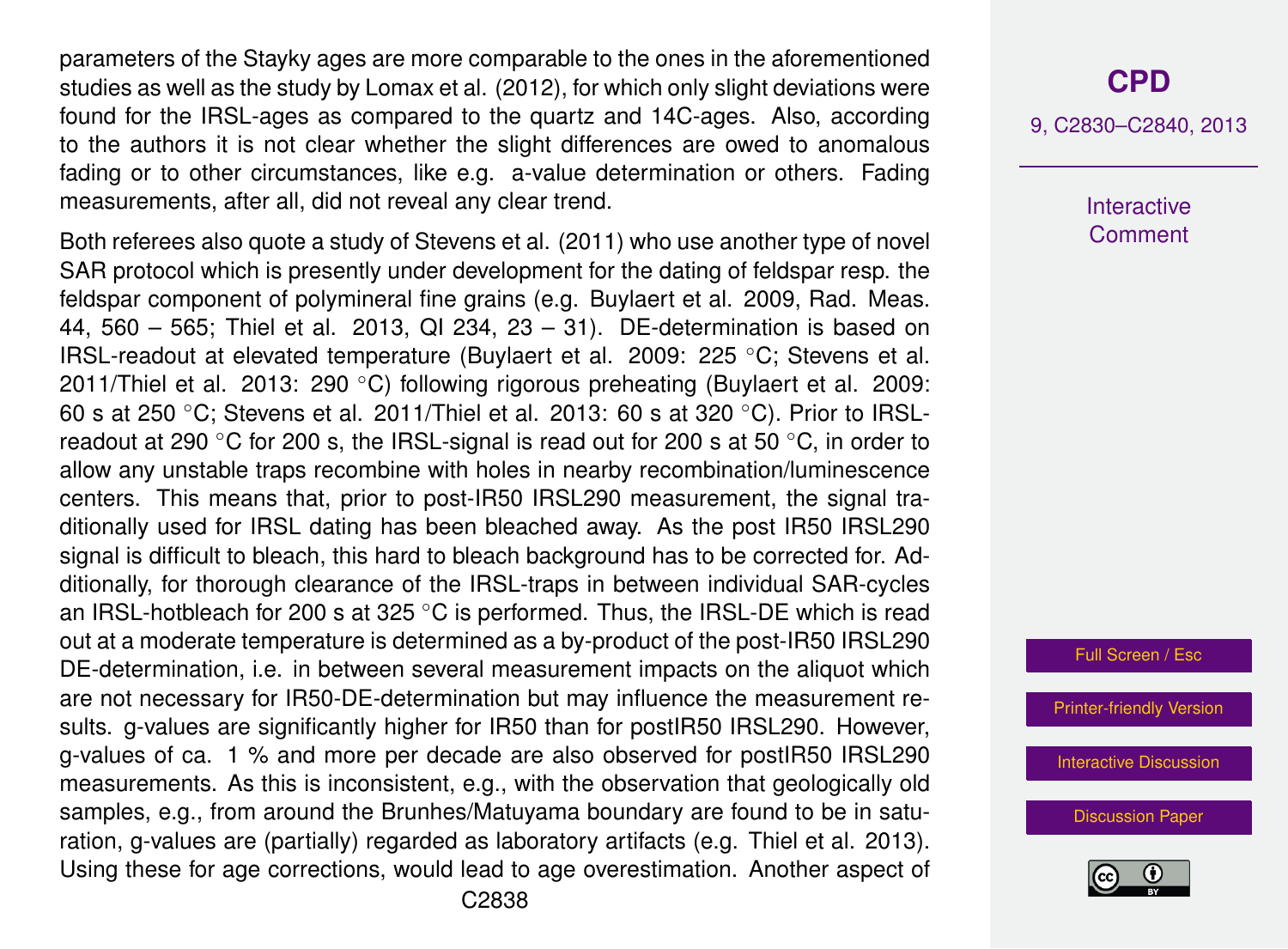the study of Stevens et al. (2011) is that the expected age of the V-S1 soil (expected to represent MIS5) is not met. This is in contrast, e.g., to the IRSL MAA dating for Nussloch which reproduced the expected MIS5-age, and the IRSL SAR dating for Krems-Wachtberg which met the 14C-age of ca. 31 ka within error margins. Therefore, we think that the post-IR IRSL protocols are most valuable developments, but at present they are not sufficiently understood to deduce from them general findings which could justify general criticism of established MAA protocols in the age range of the last ca. 120 ka. Anyhow, in their final discussion, Stevens et al. (2011) discarded their own IRSL- and post-IR IRSL SAR ages up to ca. 50 ka preferring the quartz OSL ages. But they included the IRSL ages from Surduk, which were produced with a traditional MAA protocol by Fuchs et al. (2008).

The two studies by Vasiliniuk et al. (2013) and Stevens et al. (2011) show that it is important to improve and further develop luminescence dating techniques. But still, dating results may be not unequivocal, possibly in conflict with stratigraphic information and therefore open to evaluation and interpretation.

Summarizing there are different philosophies: (1) With respect to the use of 'marker horizon' being (a) reserved for radiometrically precisely dated units only or (b) including also stratigraphic units of likely isochronic age serving as practical guiding lines e.g. in fieldwork. (2) Whether supportive stratigraphic information from pollen etc. is welcome to establish chronologies for (the mostly fragmentary) terrestrial pedosedimentary archives and their correlation with marine and ice core records, or whether numerical dating alone with a higher sampling resolution will suffice. (3) Concerning an assumed obsolescence of IRSL MAA protocols and a priori superiority of pIRIR and other derivatives of the SAR protocol for the dating of polymineral fine grains. (4) Whether uncorrected IRSL feldspar ages in the range up to ca. 120 ka are per se suspicious to underestimate the true ages severely, or whether the need and degree of correction may be owed to the applied dating protocol.

Lastly, we would like to point to two findings, which are notable with respect to the

### **[CPD](http://www.clim-past-discuss.net)**

9, C2830–C2840, 2013

**Interactive Comment** 

Full Screen / Esc

[Printer-friendly Version](http://www.clim-past-discuss.net/9/C2830/2013/cpd-9-C2830-2013-print.pdf)

[Interactive Discussion](http://www.clim-past-discuss.net/9/2629/2013/cpd-9-2629-2013-discussion.html)